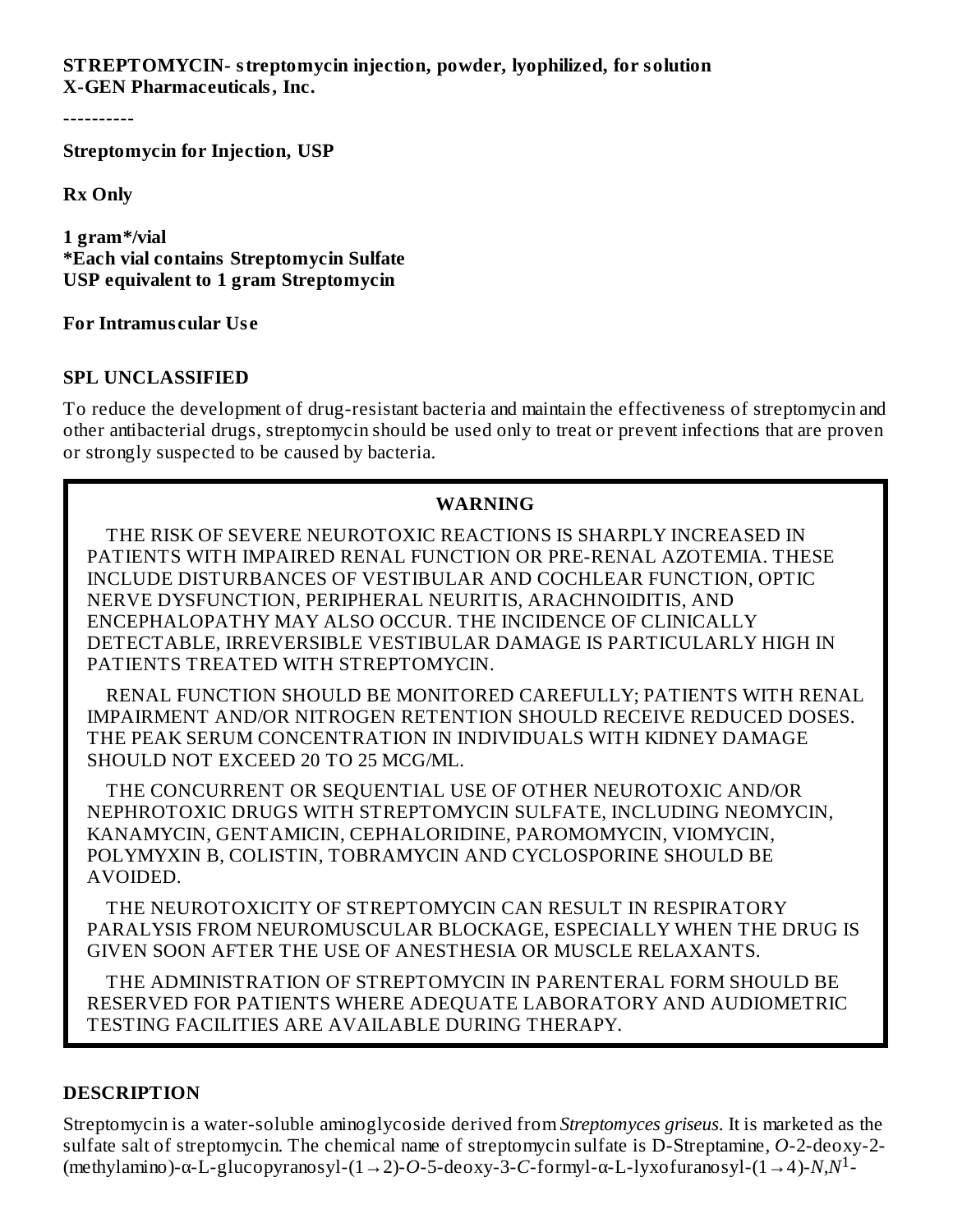bis(aminoiminomethyl)-,sulfate (2:3) (salt). The molecular formula for Streptomycin Sulfate is  $(C_{21}H_{39}N_7O_{12})_2$  -3H<sub>2</sub>SO<sub>4</sub> and the molecular weight is 1457.41. It has the following structural formula:



**structural formula**

Streptomycin for Injection USP, equivalent to 1 gram streptomycin /vial is supplied as a sterile nonpyrogenic lyophillized cake for intramuscular use after reconstitution. The lyophillized cake may reduce to a powder during shipping.

After reconstitution the pH range for Streptomycin for Injection USP should be between 4.5 and 7 in a solution containing 200 mg of streptomycin activity per mL.

\*Each vial of Streptomycin for Injection contains streptomycin sulfate equivalent to 1 gram of streptomycin.

#### **CLINICAL PHARMACOLOGY**

Following intramuscular injection of 1 g of streptomycin as the sulfate, a peak serum level of 25 to 50 mcg/mL is reached within 1 hour, diminishing slowly to about 50 percent after 5 to 6 hours.

Appreciable concentrations are found in all organ tissues except the brain. Significant amounts have been found in pleural fluid and tuberculous cavities. Streptomycin passes through the placenta with serum levels in the cord blood similar to maternal levels. Small amounts are excreted in milk, saliva, and sweat.

Streptomycin is excreted by glomerular filtration. In patients with normal kidney function, between 29% and 89% of a single 600 mg dose is excreted in the urine within 24 hours. Any reduction of glomerular function results in decreased excretion of the drug and concurrent rise in serum and tissue levels

#### **Microbiology**

Streptomycin sulfate is a bactericidal antibiotic. It acts by interfering with normal protein synthesis. Streptomycin has been shown to be active against most strains of the following organisms both in vitro and in clinical

infection. (See INDICATIONS AND USAGE.):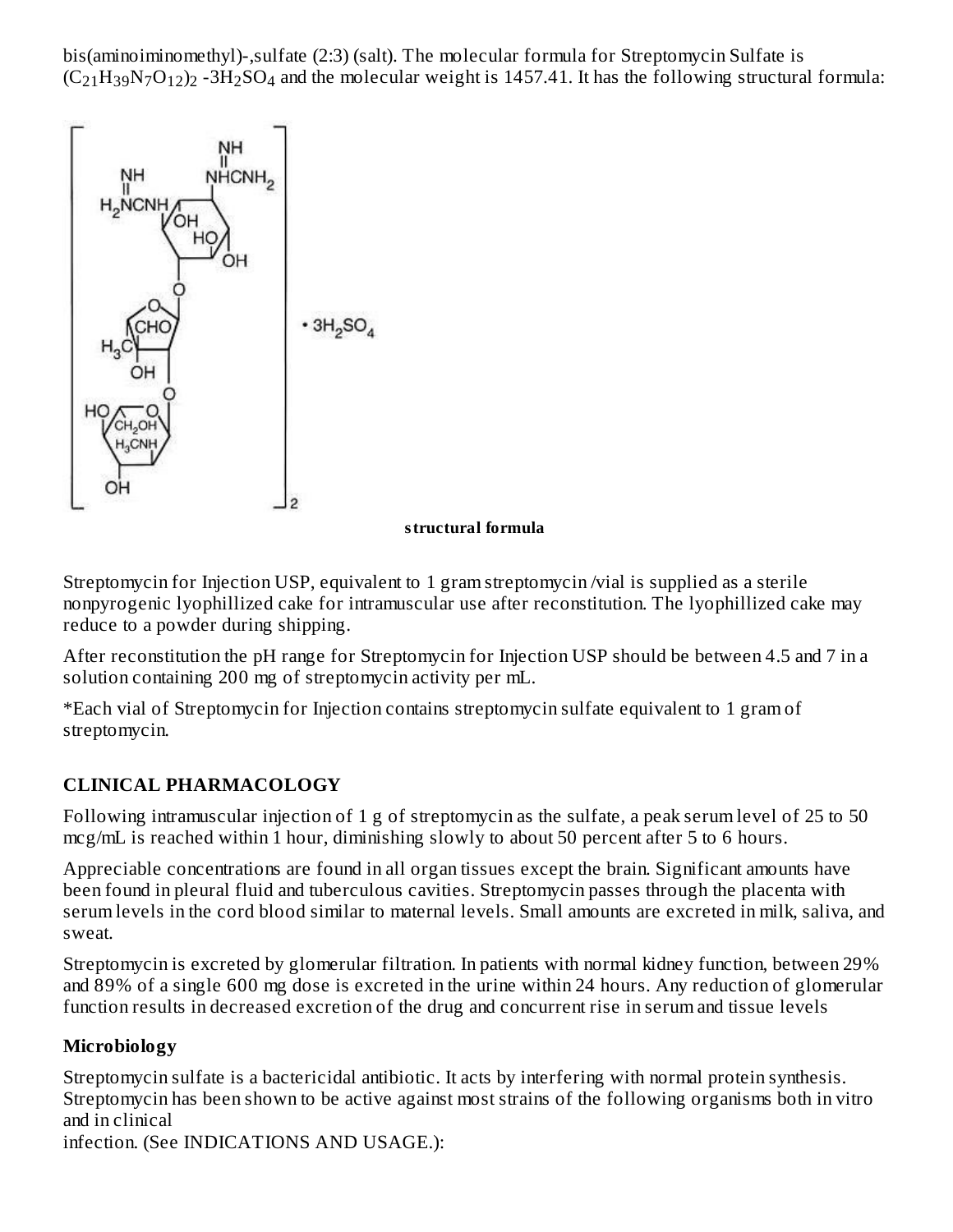Brucella (brucellosis),

Calymmatobacterium granulomatis (donovanosis, granuloma inguinale),

Escherichia coli, Proteus spp., Aerobacter aerogenes, Klebsiella pneumoniae, and

Enterococcus faecalis in urinary tract infections,

Francisella tularensis,

Haemophilus ducreyi (chancroid),

Haemophilus influenzae (in respiratory, endocardial, and meningeal infections - concomitantly with another antibacterial agent),

Klebsiella pneumoniae pneumonia (concomitantly with another antibacterial agent),

Mycobacterium tuberculosis,

Pasteurella pestis

Streptococcus viridans, Enterococcus faecalis (in endocardial infections - concomitantly with penicillin).

#### **SUSCEPTIBILITY TESTS: Diffusion Techniques**

Quantitative methods that require measurement of zone diameters give the most precise estimate of the susceptibility of bacteria to antimicrobial agents. One such standard procedure 1 which has been recommended for use with disks to test susceptibility of organisms to streptomycin uses the 10 mcg streptomycin disk. Interpretation involves the correlation of the diameter obtained in the disk test with the minimum inhibitory concentration (MIC) for streptomycin.

Reports from the laboratory giving results of the standard single disk susceptibility test with a 10 mcg streptomycin disk should be interpreted according to the following criteria:

Interpretive Criteria for Enterobacteriaceae

| Zone Diameter (mm) | Interpretation   |
|--------------------|------------------|
| >15                | (S) Susceptible  |
| 11-12              | (I) Intermediate |
| $<$ 10             | (R) Resistant    |

A report of "Susceptible" indicates that the pathogen is likely to respond to monotherapy with streptomycin. A report of "Intermediate" indicates that the result be considered equivocal, and, if the organism is not fully susceptible to alternative clinically feasible drugs, the test should be repeated. This category provides a buffer zone which prevents small uncontrolled technical factors from causing major discrepancies in interpretations. A report of "Resistant" indicates that achievable drug concentrations are unlikely to be inhibitory and other therapy should be selected.

Standardized procedures require the use of laboratory control organisms. The 10 mcg streptomycin disk should give the following zone diameter<sup>2</sup>:

Acceptable Control Ranges

| <b>Organism</b>    | Zone Diameter (mm) |
|--------------------|--------------------|
| E. coli ATCC 25922 | $12 - 20$          |

Interpretive Criteria for Agents of Bioterrorism

|                        | $MIC$ Range (mcg/mL) |                                                 |               |  |
|------------------------|----------------------|-------------------------------------------------|---------------|--|
| Organism               | (S) Susceptible      | (I) Intermediate                                | (R) Resistant |  |
| Yersinia pestis        | ≤4                   |                                                 | >16           |  |
| Francisella tularensis | ≤ຽ                   |                                                 |               |  |
| Brucella spp.          |                      | There are no Intermediate or Resistant criteria |               |  |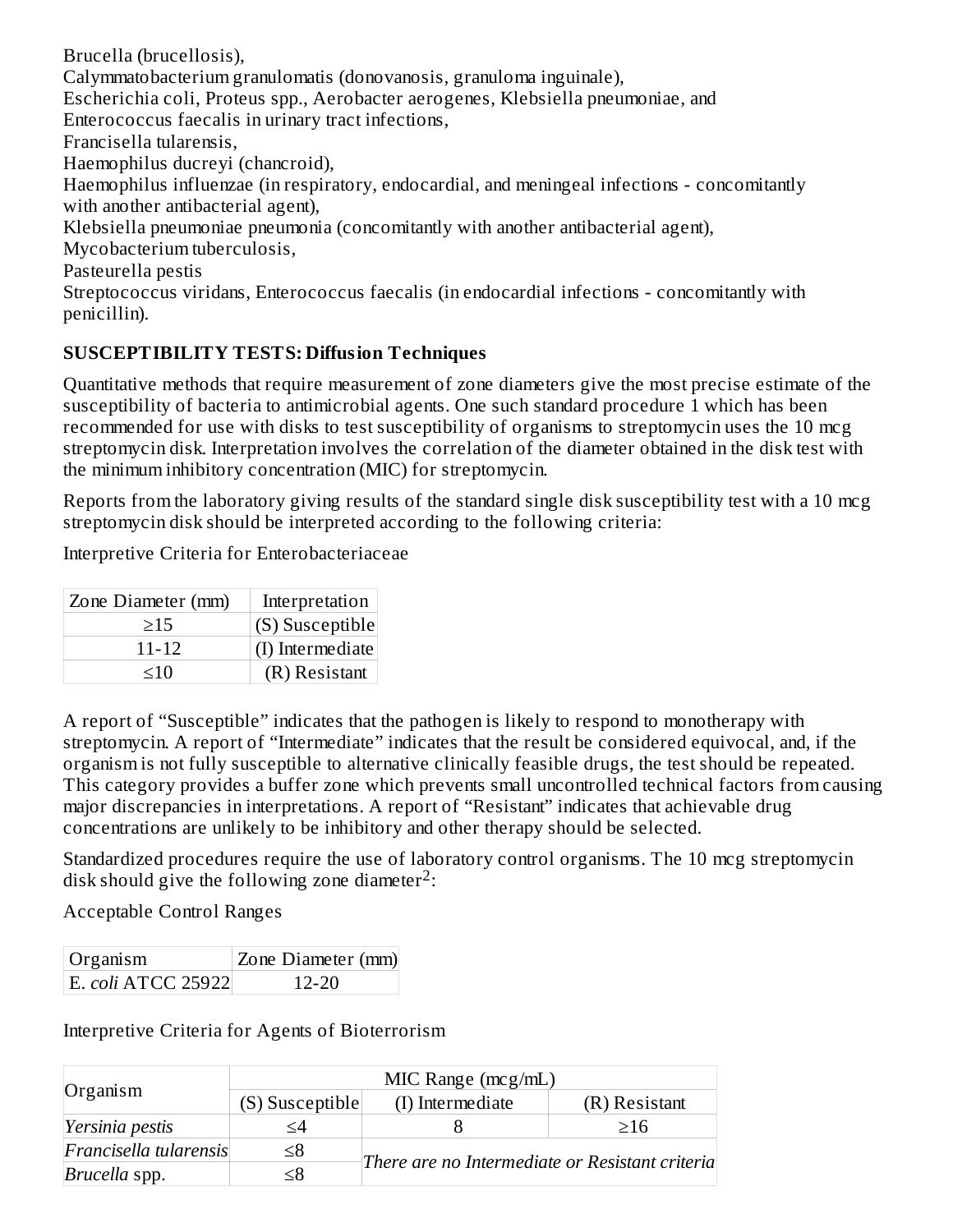#### **INDICATIONS AND USAGE**

Streptomycin is indicated for the treatment of individuals with moderate to severe infections caused by susceptibile strains of microorganisms in the specific conditions listed below:

1. Mycobacterium tuberculosis: The Advisory Council for the Elimination of Tuberculosis, the American Thoracic Society, and the Center for Disease Control recommend that either streptomycin or ethambutol be added as a fourth drug in a regimen containing isoniazid (INH), rifampin and pyrazinamide for initial treatment of tuberculosis unless the likelihood of INH or rifampin resistance is very low. The need for a fourth drug should be reassessed when the results of susceptibility testing are known. In the past when the national rate of primary drug resistance to isoniazid was known to be less than 4% and was either stable or declining, therapy with two and three drug regimens was considered adequate. If community rates of INH resistance are currently less than 4%, an initial treatment regimen with less than four drugs may be

considered. Streptomycin is also indicated for therapy of tuberculosis when one or more of the above drugs is contraindicated because of toxicity or intolerance. The management of tuberculosis has become more complex as a consequence of increasing rates of drug resistance and concomitant HIV infection. Additional consultation from experts in the treatment of tuberculosis may be desirable in those settings.

- 2. Non-tuberculosis infections: The use of streptomycin should be limited to the treatment of infections caused by bacteria which have been shown to be susceptible to the antibacterial effects of streptomycin and which are not amenable to therapy with less potentially toxic agents.
	- a. *Pasteurella pestis* (plague),
	- b. *Francisella tularensis* (tularemia),
	- c. *Brucella*,
	- d. *Calymmatobacterium granulomatis* (donovanosis, granuloma inguinale),
	- e. *H. ducreyi* (chancroid),
	- f. *H. influenzae* (in respiratory, endocardial, and meningeal infections-concomitantly with another antibacterial agent),
	- g. *K. pneumoniae* pneumonia (concomitantly with another antibacterial agent),
	- h. *E.coli, Proteus, A. aerogenes, K. pneumoniae, and Enterococcus faecalis* in urinary tract infections,
	- i. *Streptococcus* viridans, *Enterococcus faecalis* (in endocardial infections -concomitantly with penicillin),
	- j. Gram-negative bacillary bacteremia (concomitantly with another antibacterial agent).

To reduce the development of drug-resistant bacteria and maintain the effectiveness of streptomycin and other antibacterial drugs, streptomycin should be used only to treat or prevent infections that are proven or strongly suspected to be caused by susceptible bacteria. When culture and susceptibility information are available, they should be considered in selecting or modifying antibacterial therapy. In the absence of such data, local epidemiology and susceptibility patterns may contribute to the empiric selection of therapy.

## **CONTRAINDICATIONS**

A history of clinically significant hypersensitivity to streptomycin is a contraindication to its use. Clinically significant hypersensitivity to other aminoglycosides may contraindicate the use of streptomycin because of the known cross-sensitivity of patients to drugs in this class.

## **WARNINGS**

Ototoxicity: Both vestibular and auditory dysfunction can follow the administration of streptomycin. The degree of impairment is directly proportional to the dose and duration of streptomycin administration, to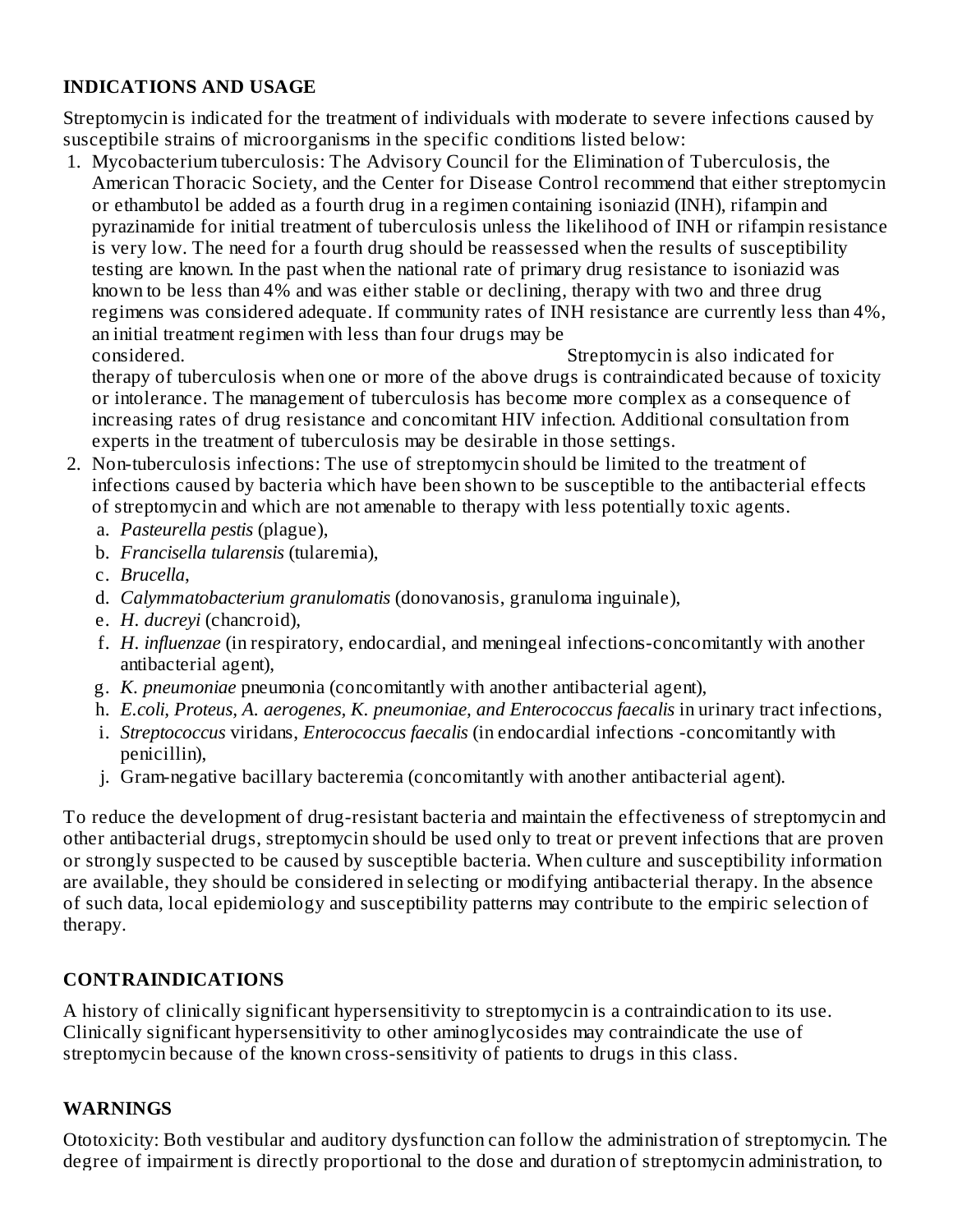the age of the patient, to the level of renal function and to the amount of underlying existing auditory dysfunction. The ototoxic effects of the aminoglycosides, including streptomycin, are potentiated by the co-administration of ethacrynic acid, mannitol, furosemide and possibly other diuretics.

The vestibulotoxic potential of streptomycin exceeds that of its capacity for cochlear toxicity. Vestibular damage is heralded by headache, nausea, vomiting and disequilibrium. Early cochlear injury is demonstrated by the loss of high frequency hearing. Appropriate monitoring and early discontinuation of the drug may permit recovery prior to irreversible damage to the sensorineural cells.

Pregnancy: Streptomycin can cause fetal harm when administered to a pregnant woman. Because streptomycin readily crosses the placental barrier, caution in use of the drug is important to prevent ototoxicity in the fetus. If this drug is used during pregnancy, or if the patient becomes pregnant while taking this drug, the patient should be apprised of the potential hazard to the fetus.

*Clostridium difficile* associated diarrhea (CDAD) has been reported with use of nearly all antibacterial agents, including Streptomycin for Injection, and may range in severity from mild diarrhea to fatal colitis. Treatment with antibacterial agents alters the normal flora of the colon leading to overgrowth of C. *difficile.*

C. *difficile* produces toxins A and B which contribute to the development of CDAD. Hypertoxin producing strains of C. *difficile* cause increased morbidity and mortality, as these infections can be refractory to antimicrobial therapy and may require colectomy. CDAD must be considered in all patients who present with diarrhea following antibiotic use. Careful medical history is necessary since CDAD has been reported to occur over two months after the administration of antibacterial agents.

If CDAD is suspected or confirmed, ongoing antibiotic use not directed against C. *difjicile* may need to be discontinued. Appropriate fluid and electrolyte management, protein supplementation, antibiotic treatment of C *difjicile,* and surgical evaluation should be instituted as clinically indicated.

#### **PRECAUTIONS**

#### **General**

Prescribing streptomycin in the absence of a proven or strongly suspected bacterial infection or a prophylactic indication is unlikely to provide benefit to the patient and increases the risk of the development of drug-resistant bacteria.

Baseline and periodic caloric stimulation tests and audiometric tests are advisable with extended streptomycin therapy. Tinnitus, roaring noises, or a sense of fullness in the ears indicates need for audiometric examination or termination of streptomycin therapy or both.

Care should be taken by individuals handling streptomycin for injection to avoid skin sensitivity reactions. As with all intramuscular preparations, Streptomycin Sulfate Injection should be injected well within the body of a relatively large muscle and care should be taken to minimize the possibility of damage to peripheral nerves. (See DOSAGE AND ADMINISTRATION.)

Extreme caution must be exercised in selecting a dosage regimen in the presence of pre-existing renal insufficiency. In severely uremic patients a single dose may produce high blood levels for several days and the cumulative effect may produce ototoxic sequelae. When streptomycin must be given for prolonged periods of time alkalinization of the urine may minimize or prevent renal irritation.

A syndrome of apparent central nervous system depression, characterized by stupor and flaccidity, occasionally coma and deep respiratory depression, has been reported in very young infants in whom streptomycin dosage had exceeded the recommended limits. Thus, infants should not receive streptomycin in excess of the recommended dosage.

In the treatment of venereal infections such as granuloma inguinale, and chancroid, if concomitant syphilis is suspected, suitable laboratory procedures such as a dark field examination should be performed before the start of treatment, and monthly serologic tests should be done for at least four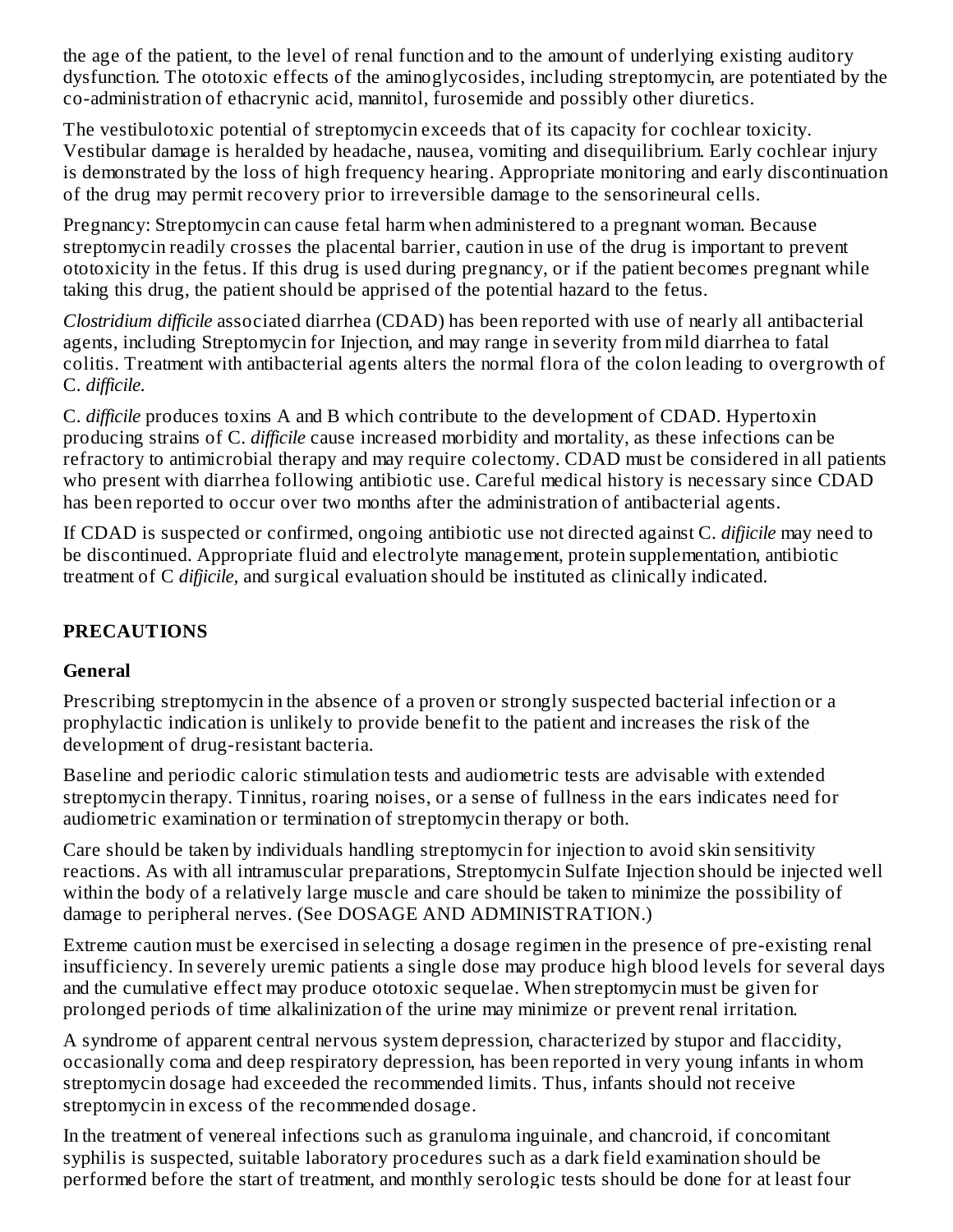performed before the start of treatment, and monthly serologic tests should be done for at least four months.

As with other antibiotics, use of this drug may result in overgrowth of nonsusceptible organisms, including fungi. If superinfection occurs, appropriate therapy should be instituted.

#### **Information for Patients**

Patients should be counseled that antibacterial drugs including streptomycin should only be used to treat bacterial infections. They do not treat viral infections (e.g., the common cold). When streptomycin is prescribed to treat a bacterial infection, patients should be told that although it is common to feel better early in the course of therapy, the medication should be taken exactly as directed. Skipping doses or not completing the full course of therapy may (1) decrease the effectiveness of the immediate treatment and (2) increase the likelihood that bacteria will develop resistance and will not be treatable by streptomycin or other antibacterial drugs in the future.

Diarrhea is a common problem caused by antibiotics which usually ends when the antibiotic is discontinued. Sometimes after starting treatment with antibiotics, patients can develop watery and bloody stools (with or without stomach cramps and fever) even as late as two or more months after having taken the last dose ofthe antibiotic. If this occurs, patients should contact their physician as soon as possible.

#### **Drug Interactions**

The ototoxic effects of the aminoglycosides, including streptomycin, are potentiated by the coadministration of ethacrynic acid, furosemide, mannitol and possibly other diuretics.

#### **Pregnancy**

Category D: See WARNINGS section.

#### **Nursing Mothers**

Because of the potential for serious adverse reactions in nursing infants from streptomycin, a decision should be made whether to discontinue nursing or to discontinue the drug, taking into account the importance of the drug to the mother.

#### **Pediatric Us e**

(See DOSAGE AND ADMINISTRATION.)

#### **ADVERSE REACTIONS**

The following reactions are common: vestibular ototoxicity (nausea, vomiting, and vertigo); paresthesia of face; rash; fever; urticaria; angioneurotic edema; and eosinophilia.

The following reactions are less frequent: cochlear ototoxicity (deafness); exfoliative dermatitis; anaphylaxis; azotemia; leucopenia; thrombocytopenia; pancytopenia; hemolytic anemia; muscular weakness; and amblyopia.

Vestibular dysfunction resulting from the parenteral administration of streptomycin is cumulatively related to the total daily dose. When 1.8 to 2 g/day are given, symptoms are likely to develop in the large percentage of patients - especially in the elderly or patients with impaired renal function - within four weeks. Therefore, it is recommended that caloric and audiometric tests be done prior to, during, and following intensive therapy with streptomycin in order to facilitate detection of any vestibular dysfunction and/or impairment of hearing which may occur.

Vestibular symptoms generally appear early and usually are reversible with early detection and cessation of streptomycin administration. Two to three months after stopping the drug, gross vestibular symptoms usually disappear, except from the relative inability to walk in total darkness or on very rough terrain.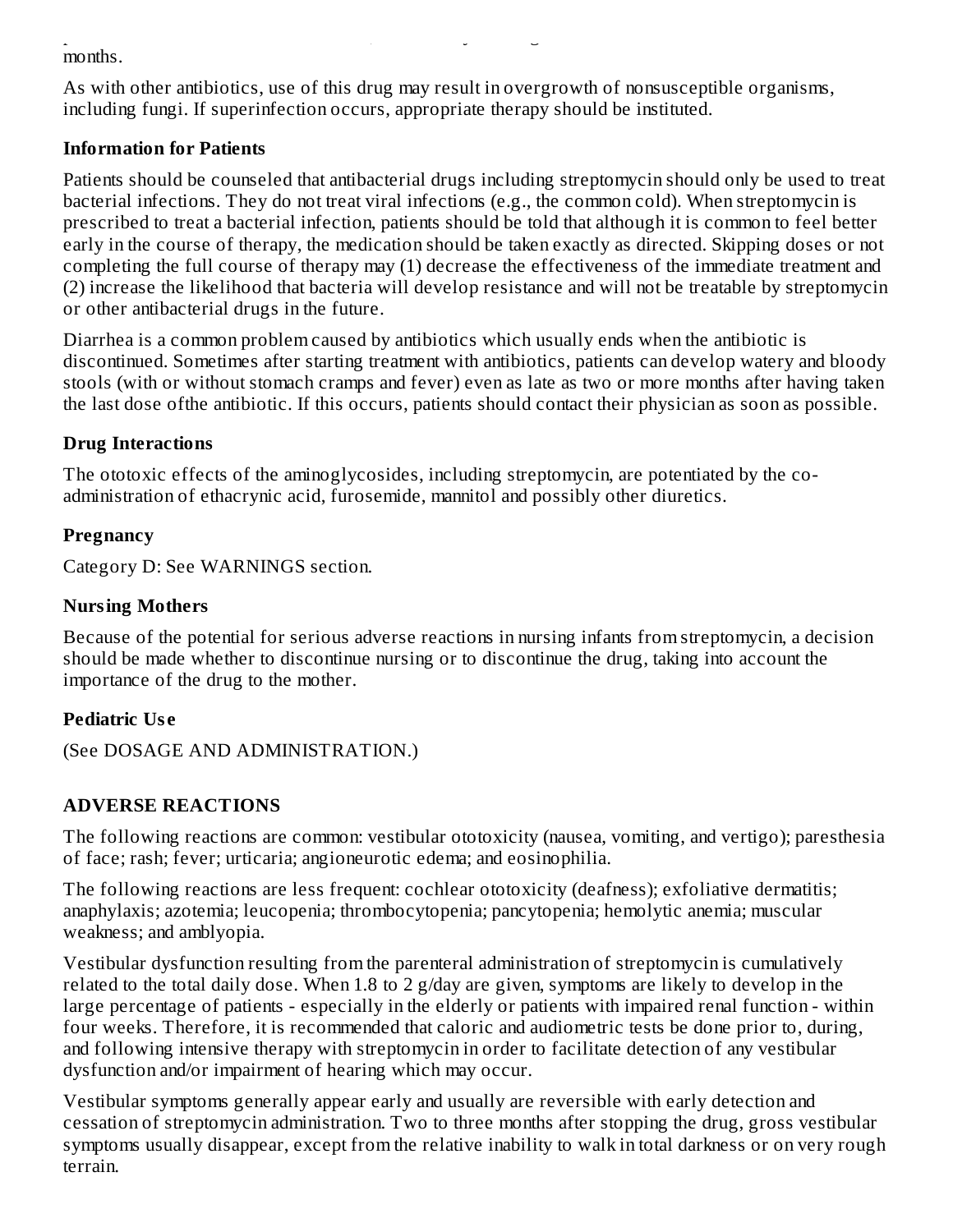Although streptomycin is the least nephrotoxic of the aminoglycosides, nephrotoxicity does occur rarely.

Clinical judgment as to termination of therapy must be exercised when side effects occur.

#### **DOSAGE AND ADMINISTRATION**

#### **Intramus cular Route Only**

**Adults:** The preferred site is the upper outer quadrant of the buttock, (i.e., gluteus maximus), or the midlateral thigh.

**Children:** It is recommended that intramuscular injections be given preferably in the mid-lateral muscles of the thigh. In infants and small children the periphery of the upper outer quadrant of the gluteal region should be used only when necessary, such as in burn patients, in order to minimize the possibility of damage to the sciatic nerve.

The deltoid area should be used only if well developed such as in certain adults and older children, and then only with caution to avoid radial nerve injury. Intramuscular injections should not be made into the lower and mid-third of the upper arm. As with all intramuscular injections, aspiration is necessary to help avoid inadvertent injection into a blood vessel.

Injection sites should be alternated. As higher doses or more prolonged therapy with streptomycin may be indicated for more severe or fulminating infections (endocarditis, meningitis, etc.), the physician should always take adequate measures to be immediately aware of any toxic signs or symptoms occurring in the patient as a result of streptomycin therapy.

1. TUBERCULOSIS: The standard regimen for the treatment of drug susceptible tuberculosis has been two months of INH, rifampin and pyrazinamide followed by four months of INH and rifampin (patients with concomitant infection with tuberculosis and HIV may require treatment for a longer period). When streptomycin is added to this regimen because of suspected or proven drug resistance (see INDICATIONS AND USAGE section), the recommended dosing for streptomycin is as follows:

|               | <b>Daily</b>                  |                  | <b>Twice Weekly Thrice Weekly</b> |
|---------------|-------------------------------|------------------|-----------------------------------|
|               | <b>Children</b> $20-40$ mg/kg | $25-30$ mg/kg    | $25-30$ mg/kg                     |
| Max           | Ιg                            | 1.5 <sub>g</sub> | 1.5 <sub>g</sub>                  |
| <b>Adults</b> | $15 \text{ mg/kg}$            | $25-30$ mg/kg    | $25-30$ mg/kg                     |
| Max           | Ίg                            | 1.5 <sub>g</sub> | 1.5 <sub>g</sub>                  |

Streptomycin is usually administered daily as a single intramuscular injection. A total dose of not more than 120 g over the course of therapy should be given unless there are no other therapeutic options. In patients older than 60 years of age the drug should be used at a reduced dosage due to the risk of increased toxicity. (See BOXED WARNING.)

Therapy with streptomycin may be terminated when toxic symptoms have appeared, when impending toxicity is feared, when organisms become resistant, or when full treatment effect has been obtained. The total period of drug treatment of tuberculosis is a minimum of 1 year; however, indications for terminating therapy with streptomycin may occur at any time as noted above.

2. TULAREMIA: One to 2 g daily in divided doses for 7 to 14 days until the patient is afebrile for 5 to 7 days.

3. PLAGUE: Two grams of streptomycin daily in two divided doses should be administered intramuscularly. A minimum of 10 days of therapy is recommended.

4. BACTERIAL ENDOCARDITIS:

a*. Streptococcal endocarditis*; in penicillin-sensitive alpha and non-hemolytic streptococcal endocarditis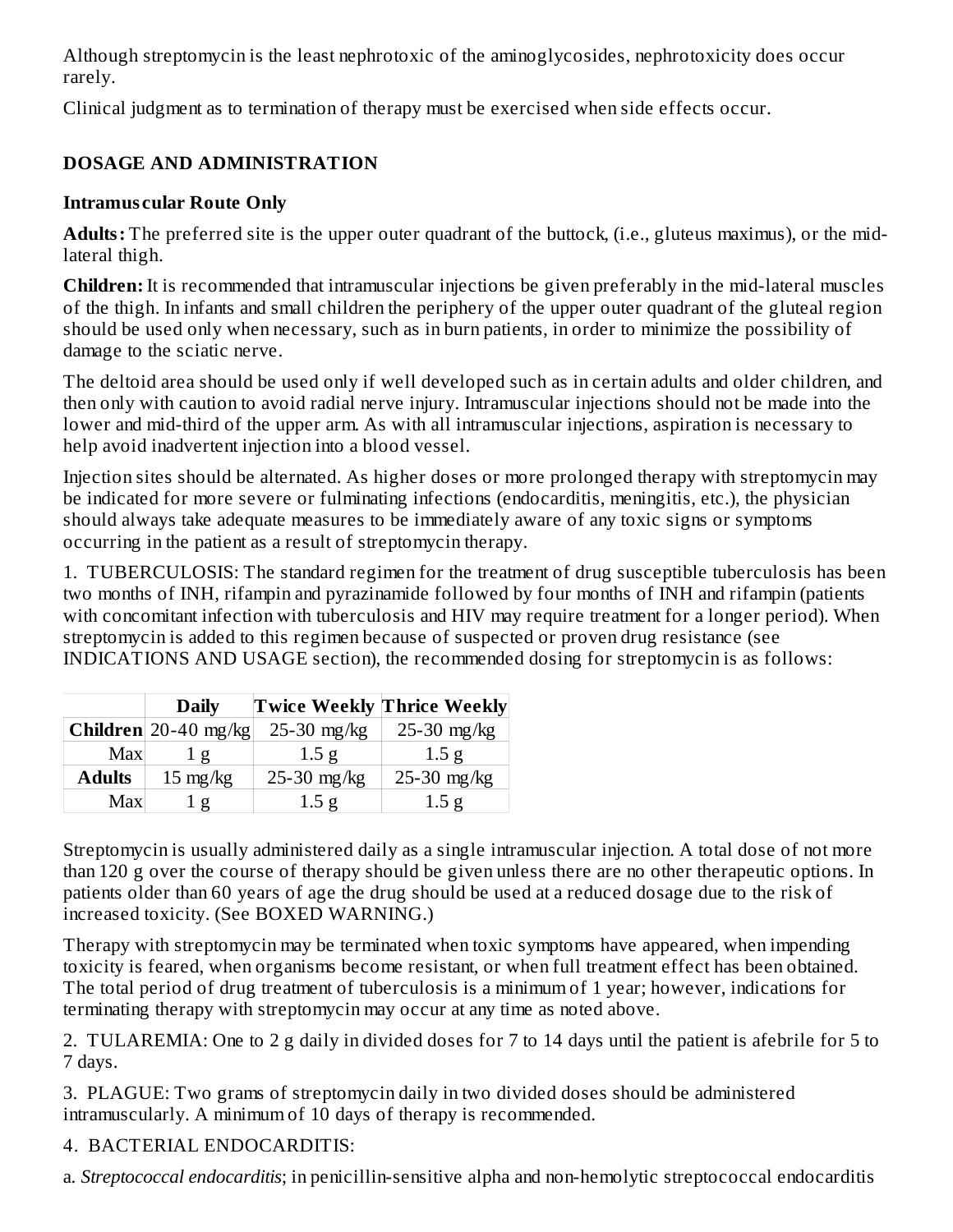(penicillin MIC<0.1 mcg/mL), streptomycin may be used for 2-week treatment concomitantly with penicillin. The streptomycin regimen is 1 g b.i.d. for the first week, and 500 mg b.i.d. for the second week. If the patient is over 60 years of age, the dosage should be 500 mg b.i.d. for the entire 2- week period.

b. *Enterococcal endocarditis*: Streptomycin in doses of 1 g b.i.d. for 2 weeks and 500 mg b.i.d. for an additional 4 weeks is given in combination with penicillin. Ototoxicity may require termination of the streptomycin prior to completion of the 6-week course of treatment.

5. CONCOMITANT USE WITH OTHER AGENTS: For concomitant use with other agents to which the infecting organism is also sensitive: Streptomycin is considered a secondline agent for the treatment of gram-negative bacillary bactermia, meningitis, and pneumonia; brucellosis; granuloma inguinale; chancroid, and urinary tract infection.

For adults: 1 to 2 grams in divided doses every six to twelve hours for moderate to severe infections. Doses should generally not exceed 2 grams per day.

For children: 20 to 40 mg/kg/day (8 to 20 mg/lb/day) in divided doses every 6 to 12 hours. (Particular care should be taken to avoid excessive dosage in children).

The dry lyophillized cake is dissolved by adding Water for Injection USP in an amount to yield the desired concentration as indicated in the following table:

|     | Approx. Conc. mg/mL Volume (mL) of Solvent |
|-----|--------------------------------------------|
| 200 |                                            |
| 250 | 3.2                                        |
| 400 | 1 R                                        |

Sterile reconstituted solutions should be protected from light and may be stored at room temperature for one week without significant loss of potency

Parenteral drug products should be inspected visually for particulate matter and discoloration prior to administration, whenever solution and container permit

#### **HOW SUPPLIED**

Streptomycin for Injection USP is available in single vials containing 1 gram NDC 39822-0706-1 packaged as boxes of ten vials NDC 39822-0706-2.

#### **STORAGE**

Store dry powder under controlled room temperature 15° to 30°C (59° to 86°F) [see USP Controlled Room Temperature].

#### **PROTECT FROM LIGHT**

#### **REFERENCES**

<sup>1</sup> Clinical and Laboratory Standards Institute. Performance Standards for Antimicrobial Disk Susceptability Tests

Approved Standard-Tenth Edition. CLSI Document M02-A10. Vol. 29 No. 1, CLSI, Wayne, PA 2009.

 $2$  Clinical and Laboratory Standards Institute. Performance Standards for Antimicrobial Susceptability Testing;

Twenty-First Informational Supplement. CLSI Document M100-S21 Vol. 31 No. 1, CLSI, Wayne, PA 2011.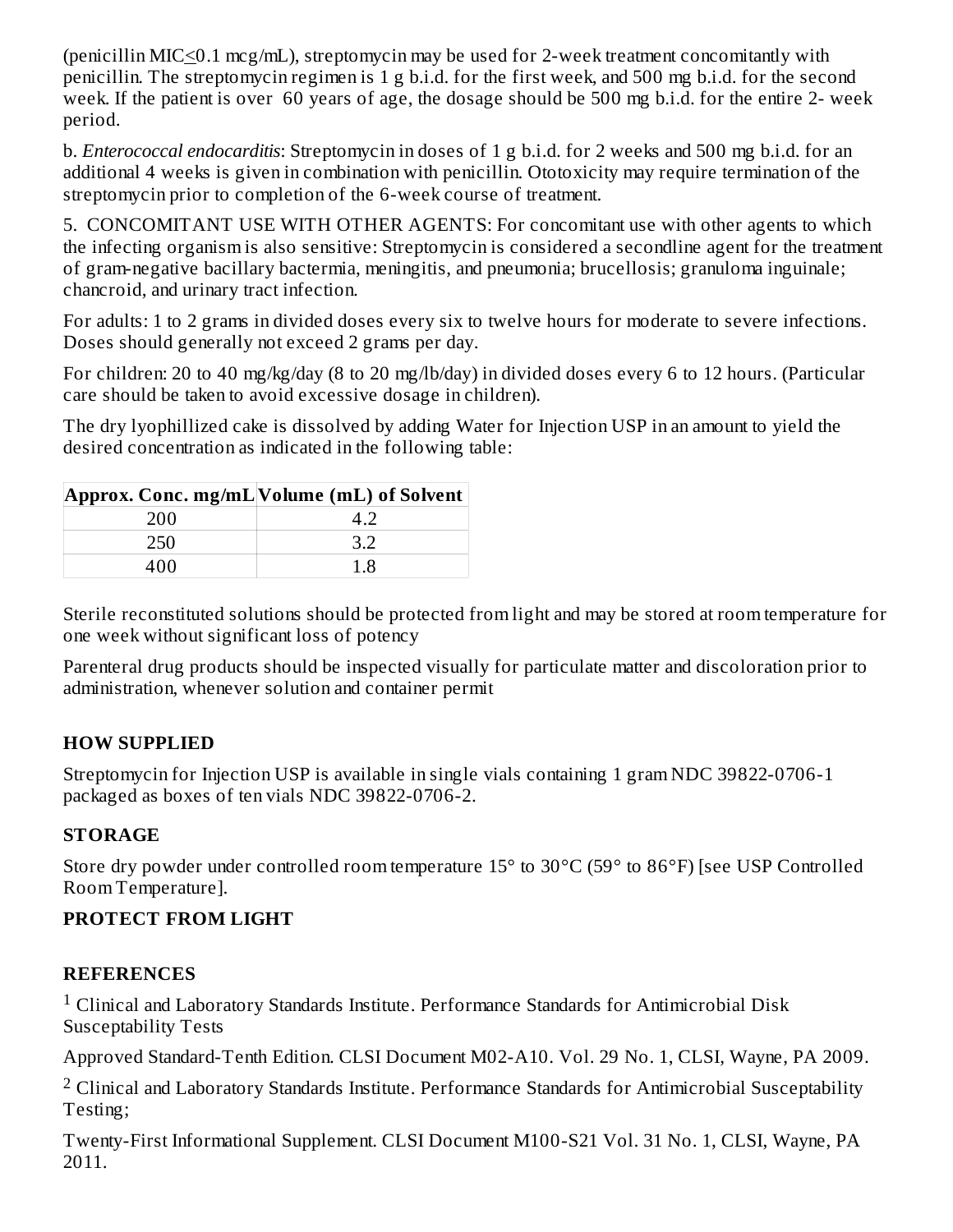Manufactured for: X-Gen Pharmaceuticals, Inc. Big Flats, NY 14814 Revised November 2015 STRP-PI-02

#### **PACKAGE LABEL.PRINCIPAL DISPLAY PANEL**

NDC 39822-0706-1 Streptomycin for Injection, USP 1 gram\*/ vial For Intramuscular Use Rx Only 1 Vial X-GEN Pharmaceuticals, Inc.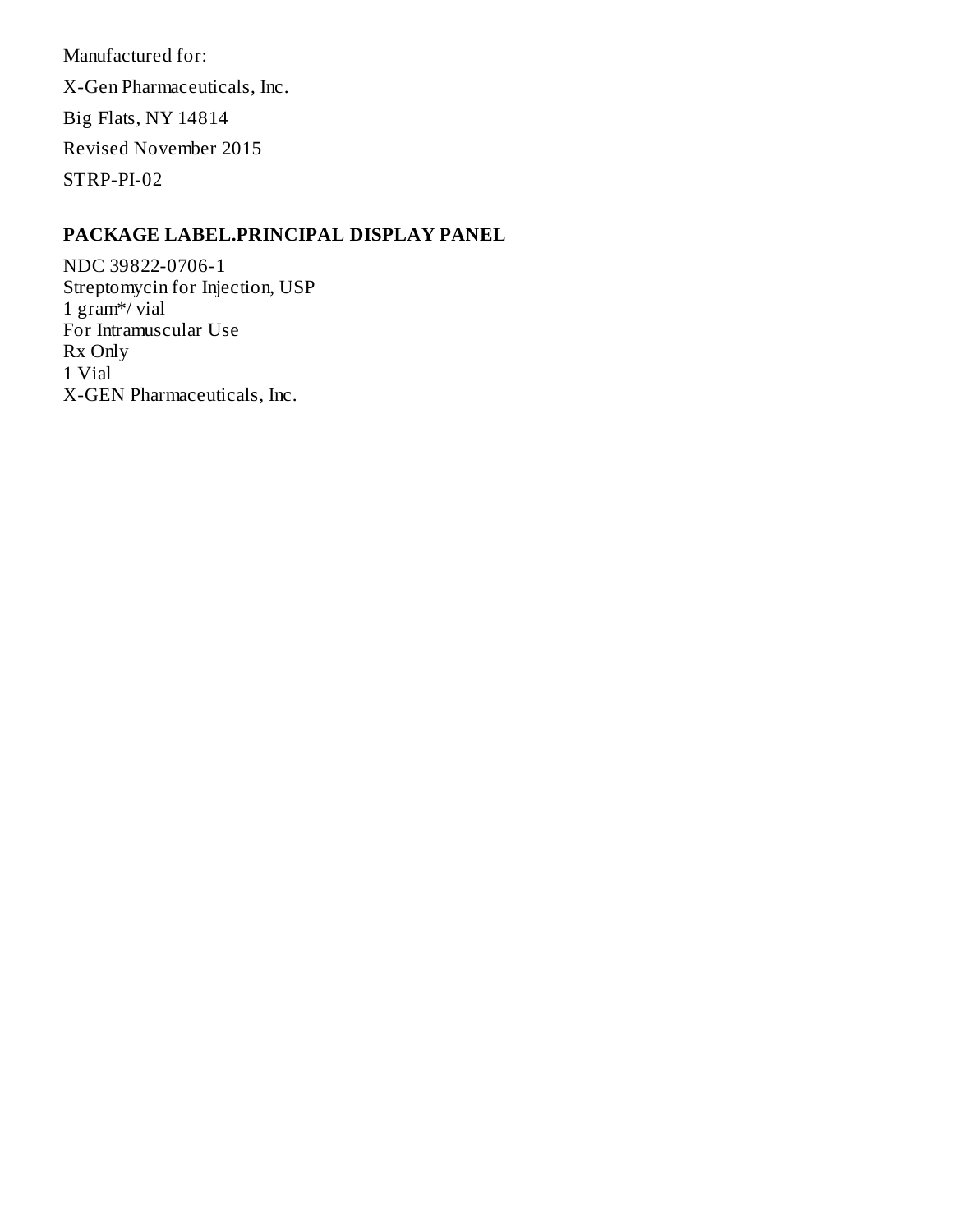| NDC 39822-0706-1                   | "This vial contains Sterile Streptomycin Sulfate, USP<br>equivelant to 1 gram Streptomycin.<br>See package insert for reconstitution instructions.                    | 嵒<br>$\sigma$ |
|------------------------------------|-----------------------------------------------------------------------------------------------------------------------------------------------------------------------|---------------|
| Streptomycin<br>for Injection, USP | USUAL DOSAGE: CONSULT PACKAGE INSERT<br>STORE DRY POWDER AT CONTROLLED ROOM<br>TEMPERATURE 20° to 25°C (68° to 77°F)<br><b>[see USP Controlled Room Temperature].</b> | ៵             |
| 1 gram*/vial                       | Volume (mL)<br>Approx.<br>Conc. mg/mL<br>to be added<br>$\frac{4.2}{3.2}$<br>200                                                                                      |               |
| <b>FOR INTRAMUSCULAR USE</b>       | 250<br>1.8<br>400                                                                                                                                                     |               |
|                                    | Stenle reconstituted solutions should be protected from<br>light and may be stored at controlled room temperature<br>up to 7 days.                                    | X-GEN Pha     |
| R <sub>only</sub>                  | Protect from light. Retain in carton until time of use.                                                                                                               | $\sim$        |
|                                    | Made in USA<br>STRP-VL-01                                                                                                                                             |               |

# **Streptomycin Sing le Vial**

NDC 39822-0706-2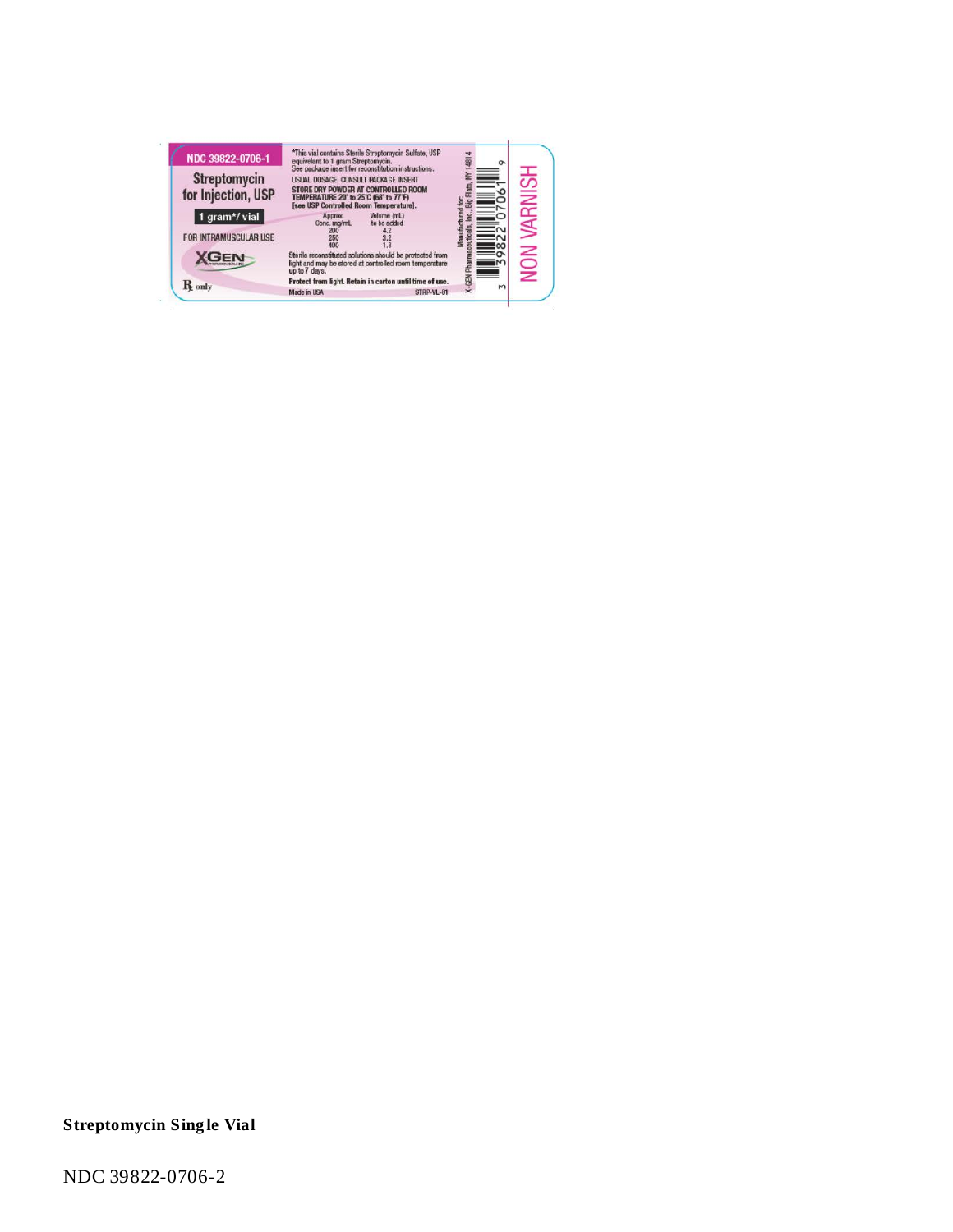Streptomycin for Injection, USP 1 gram\*/ vial For Intramuscular Use Rx Only 10 Vial carton X-GEN Pharmaceuticals, Inc.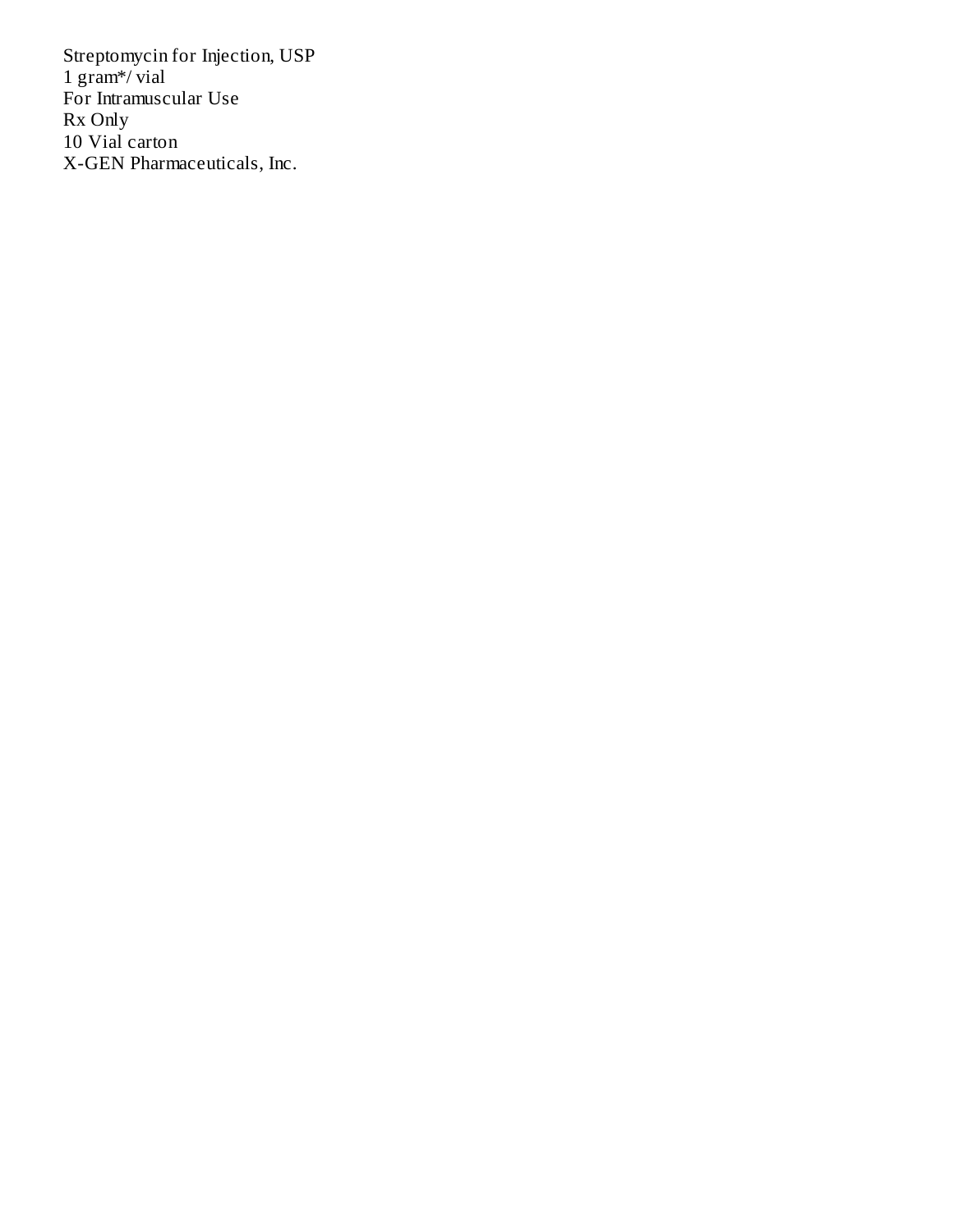

**10-Pack Streptomycin Carton**